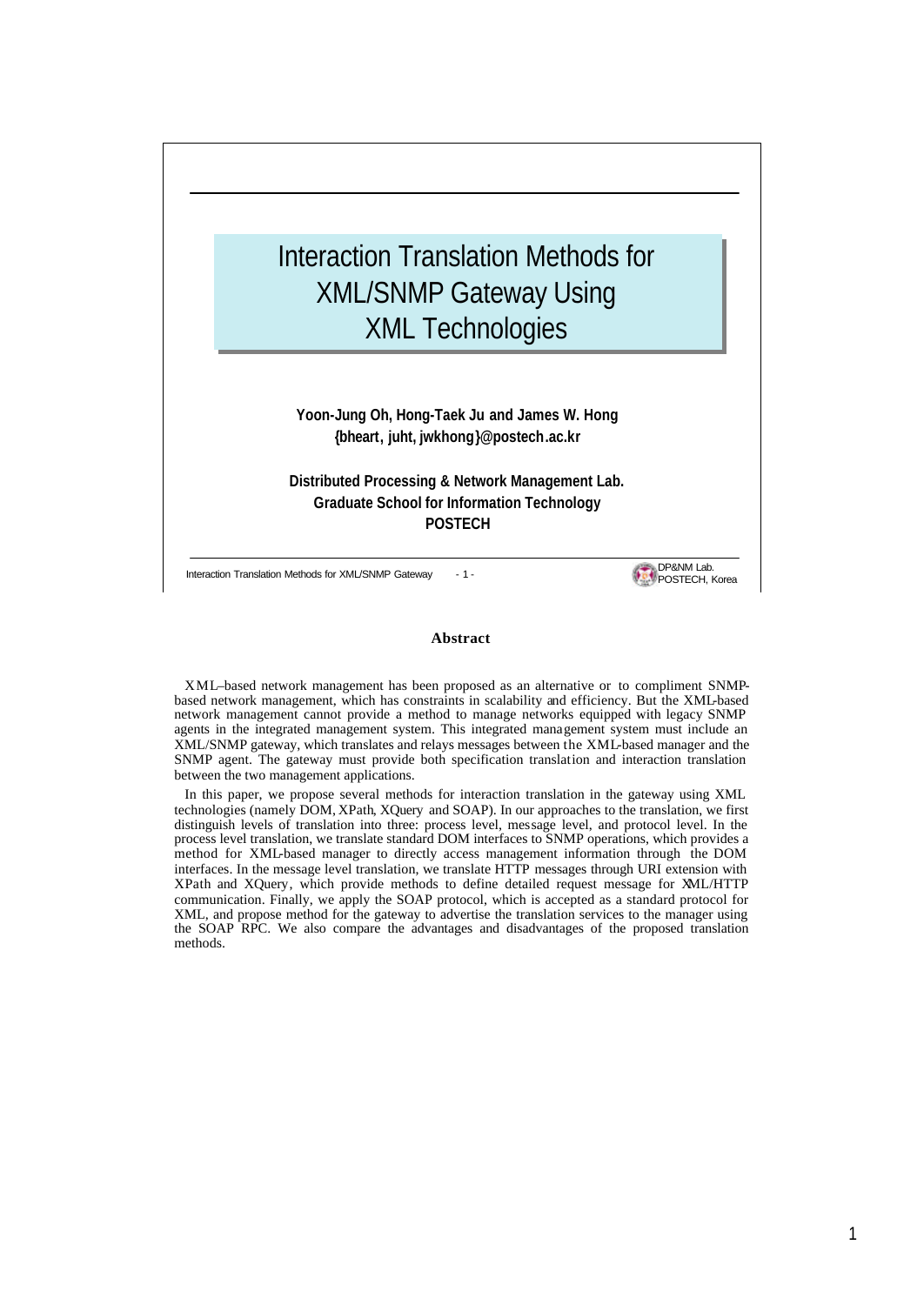## Introduction



XML-based network management (XNM) [2, 3] has been proposed as an alternative or to compliment existing SNMP-based network management [20], which has constraints in scalability and efficiency. XNM has many advantages. First, XML [9] provides powerful modeling features for structured management information in network management, and XNM can transfer large amount of data over HTTP. Also XNM can be easily implemented using standard API and freely available software. However, XNM does not provide standard or established methods to manage widely deployed network devices, which are already equipped with SNMP agents through XML-based managers. Therefore, a method to manage SNMP agents in XML-based integrated management is needed.

An XML/SNMP gateway provides a method to manage networks equipped with SNMP agents in an XML-based integrated management system. The gateway must provide both specification translation and interaction translation between the two management applications. Recent research work on MIB (SMI) to XML (XML Schema) translation [3, 4] provides the foundation for the XML/SNMP Gateway. However, there is no concrete or standardized interaction translation method for the gateway exists yet. Most XML-based applications implement various communication methods between peer systems because XML does not specify any standard communication protocol. Therefore, research on concrete and verified methods for the XML-based systems to efficiently exchange messages is necessary.

In this paper, we propose three methods for efficient interaction translation in the XML/SNMP Gateway for XML-based integrated network management. In our approach to the translation methods we first distinguish the levels of translation into three: process level, message level, and protocol level. In the process level translation, we describe mappings between Document Object Model (DOM) [6] interfaces and SNMP operations. The gateway uses the DOM structure and its interfaces to translate management information between XML and SNMP protocols. We analyze the functions and meanings of the DOM interfaces on management information, and translate the interfaces into appropriate SNMP operations. This method provides a method for XM L-based manager to directly access and manipulate management information through the DOM interfaces for XML-based manager. In the message level translation, we translate HTTP messages through URI [15] extensions with XPath [8]and XQuery [9]. This method provides an efficient mechanism for querying management information in XML/HTTP communication, which is the most common method for exchanging XML documents. Finally, we apply Simple Object Access Protocol (SOAP) [17], which is accepted as a standard protocol for XML. In this protocol level translation, we propose SOAP-based communication between XML-based manager and XML/SNMP gateway. The gateway advertises its translation services to the manager using SOAP RPC [19].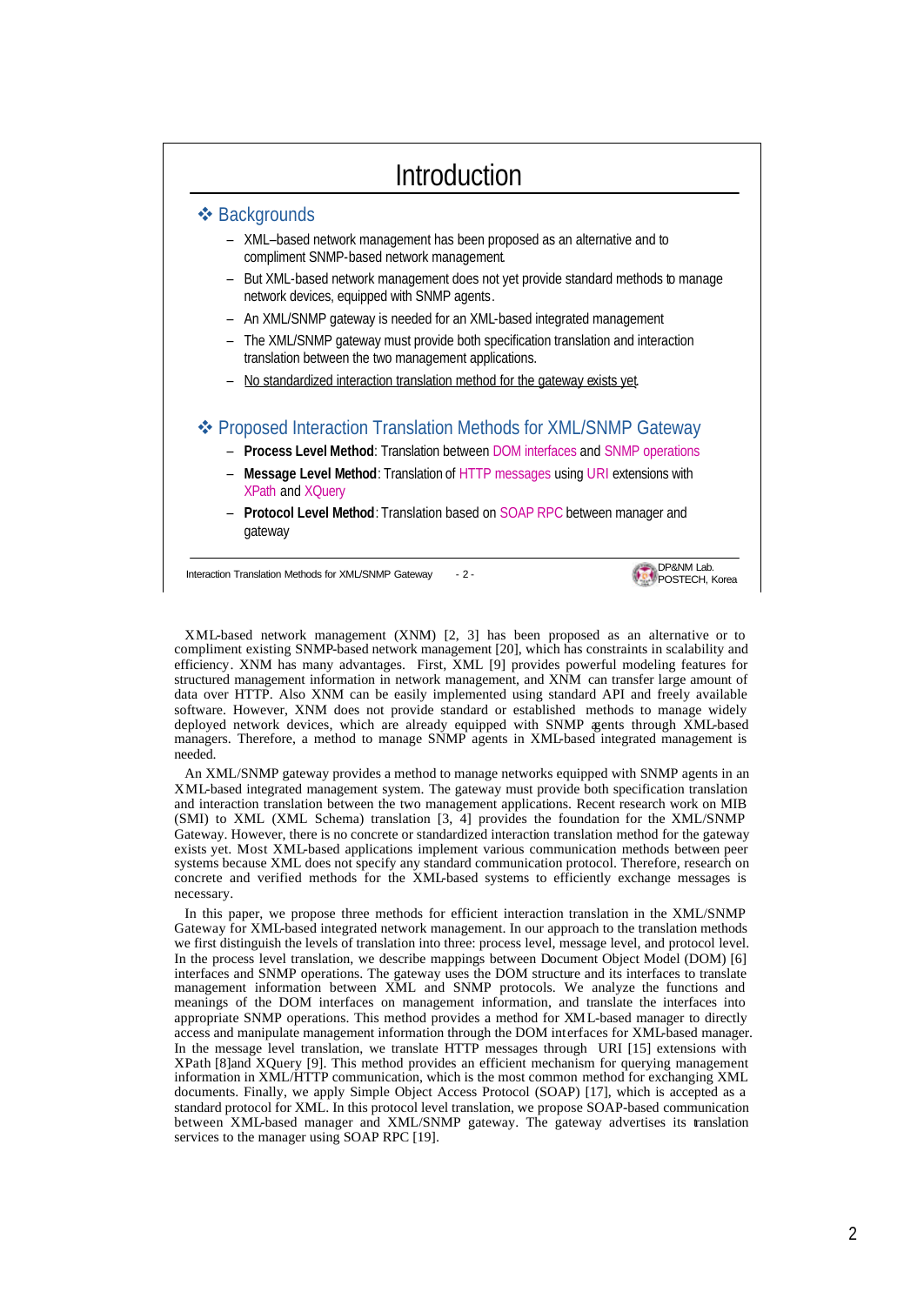# Related Work



We first briefly explain XML technologies that are applied to our proposed translation methods.

Document Object Model (DOM) [6] is a platform- and language-independent interface that allows applications to dynamically access and manipulate the content, structure, and style of documents. DOM also allows reconstruction of the complete document from the input XML document, and access to any portions of the document.

XPath [8] is a language for addressing parts of an XML document. XPath has a compact, non-XML syntax, and can be used within URIs and XML attribute values. It operates on the abstract and logical structure of an XML document. One important type of XPath expression is a location path, which selects a set of nodes relative to the context node, and can recursively contain sub-expressions that are used to filter a set of nodes.

XQuery[9], a query language for XML, is designed to be broadly applicable across all types of XML data sources, such as structured and semi-structured documents, relational databases, and object repositories. XQuery contains an XPath as a subset, and provides several kinds of expressions, which may be constructed from keywords, symbols, and operands. XQuery provides constructors that can create XML structures within a query. In a constructor, curly braces "{}" delimit enclosed expressions, distinguishing them from literal text. Enclosed expressions are evaluated and replaced by their value.

Simple Object Access Protocol (SOAP) [16, 17, 18] provides a simple and lightweight protocol for exchanging structured and typed information between peers in a decentralized, distributed environment using XML. SOAP defines the use of XML and HTTP to access services, objects and servers in a platform-independent manner. SOAP consists of an envelope, the encoding rules and the RPC representation. The SOAP envelope defines the overall framework for expressing what is in a message, who should deal with it, and where it is optional or mandatory. The SOAP encoding rules define a serialization mechanism that can be used to exchange instances of application-defined data types. The SOAP RPC [19] representation defines a convention that can be used to represent remote procedure calls and responses. SOAP can be used in combination with a variety of other protocols such as HTTP and SMTP.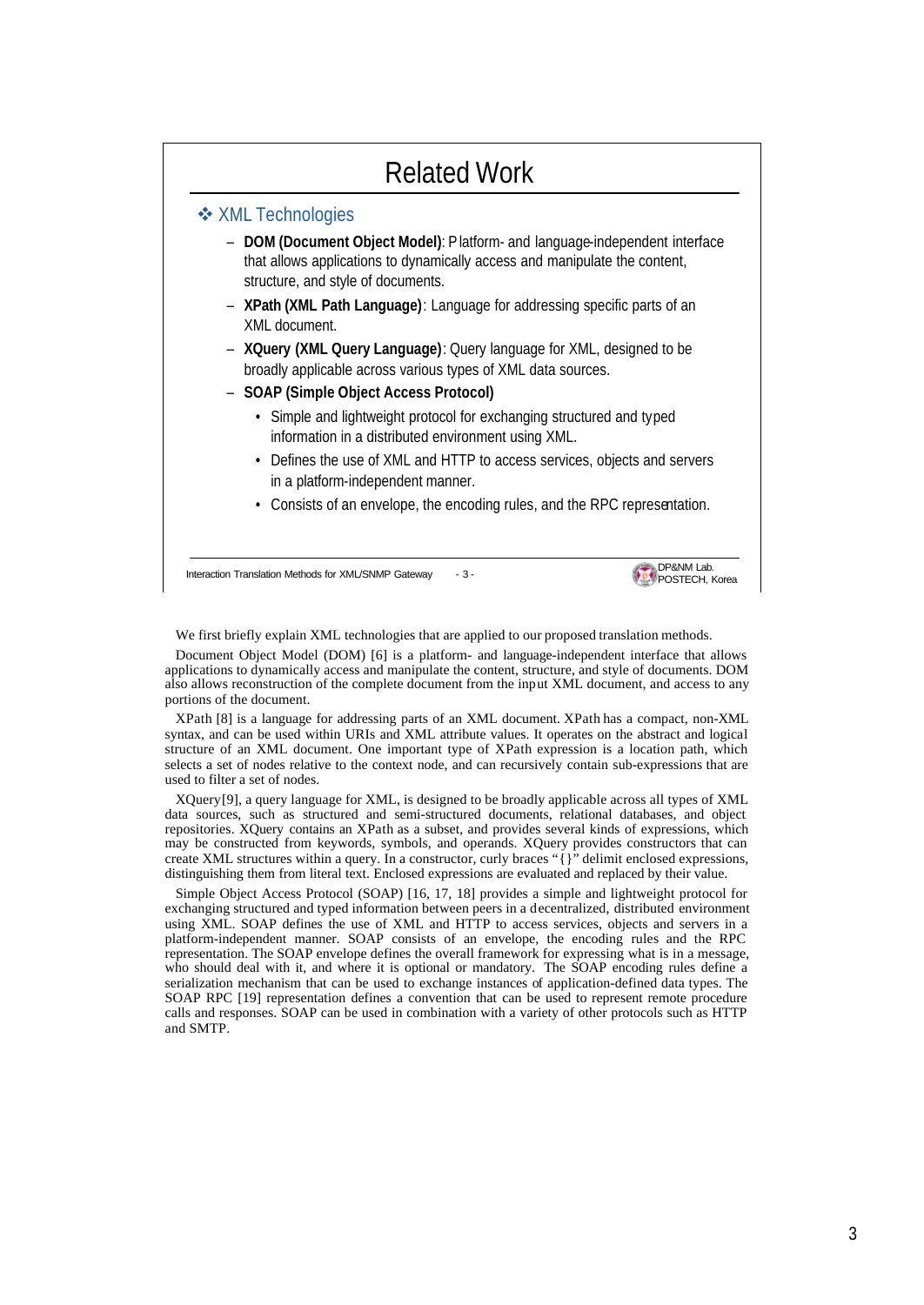### Related Work (cont'd)

#### v XML-based Network Management

- Uses XML DTD or Schema for management information model.
- Exchanges management data in the form of XML document.
- Uses standard XML technologies for processing the data.
- Web-based Integrated Management Architecture (WIMA) :J.P. Martin-Flatin, EPFL, 2000
	- Presented the HTTP-based management communication model
- XML-based Network Management (XNM) : H. T. Ju, POSTECH, 2001
	- Extended the use of EWS from direct Web user interface to Web-based management agent by using standard Web and XML technologies

#### **❖ SNMP to XML Translator**

- Automatic translation from SNMP MIB to XML.
- Translation Models: J.P. Martin-Flatin, EPFL, 2000
	- Model-level mapping & Metamodel-level mapping
- SNMP MIB to XML Schema mapping: J. H. Yoon, POSTECH, 2001
	- Validated by developing an XML-based SNMP MIB browser.
- Library to access SMI MIB (libsmi): Frank Strauss, 2000

Interaction Translation Methods for XML/SNMP Gateway - 4 -

XML-based network management (XNM) [2, 3] defines management information using XML DTD or XML Schema [11, 12, 13]. It exchanges management data in the form of XML documents, and uses standard XML technologies for processing the data. XNM has many advantages. First, XML provides powerful modeling features for structured management information in network management, and XML-based network management can transfer large amount of data over HTTP.

**DP&NM Lab.**<br><sup>1</sup> POSTECH, Korea

J.P. Martin-Flatin presented an idea to use XML for integrated management in his research on Webbased Integrated network Management Architecture (WIMA) [3]. He described the advantages of HTTP/XML-based communication, and presented the basic idea concerning SNMP MIB to XML conversion. As another approach to XNM, we proposed an XML-based network management using EWS (Embedded Web Server) [2] in our previous research. In this work, we extended the use of EWS for element management to network management. We also proposed network management using XML to transfer management information over HTTP between an agent and a manager.

As mentioned above, XML/SNMP gateway must provide both a specification translation and an interaction translation. For the specification translation, the gateway translates SNMP MIB into XML. J.P. Martin-Flatin, in his paper where presented WIMA, proposed SNMP MIB to XML translation models, namely Model-level mapping and Metamodel-level mapping [3]. Model-level mapping is a method where DTD or XML Schema is made out specifically to an SNMP MIB, which make elements and attributes in XML DTD by using SNMP variable identifiers just as they are. The advantage of using XML documents based on this model is that readability is superior and it is easy to intuitively understand. The disadvantage is that this model needs as many DTDs or XML Schema as MIB modules. The Metamodel-level mapping method defines one generalized DTD or XML Schema, and applies to all MIBs. This model does not use variables defined in MIB but uses general keywords for defining XML elements.

In our previous work on the XML/SNMP Gateway, we defined an SNMP MIB to XML translation algorithm, and also implemented an automatic SNMP MIB to XML translator using this algorithm [1]. For validation of the algorithm, we had implemented an XML-based SNMP MIB browser using this SNMP MIB to XML Translator.

Frank Strauss presented a library to access SMI MIB information, "libsmi" [4], which translates SNMP MIB to other languages, such as JAVA, CORBA, C, XML etc. This library provides a tool for MIB dump into an XML document based on metamodel-level schema mapping.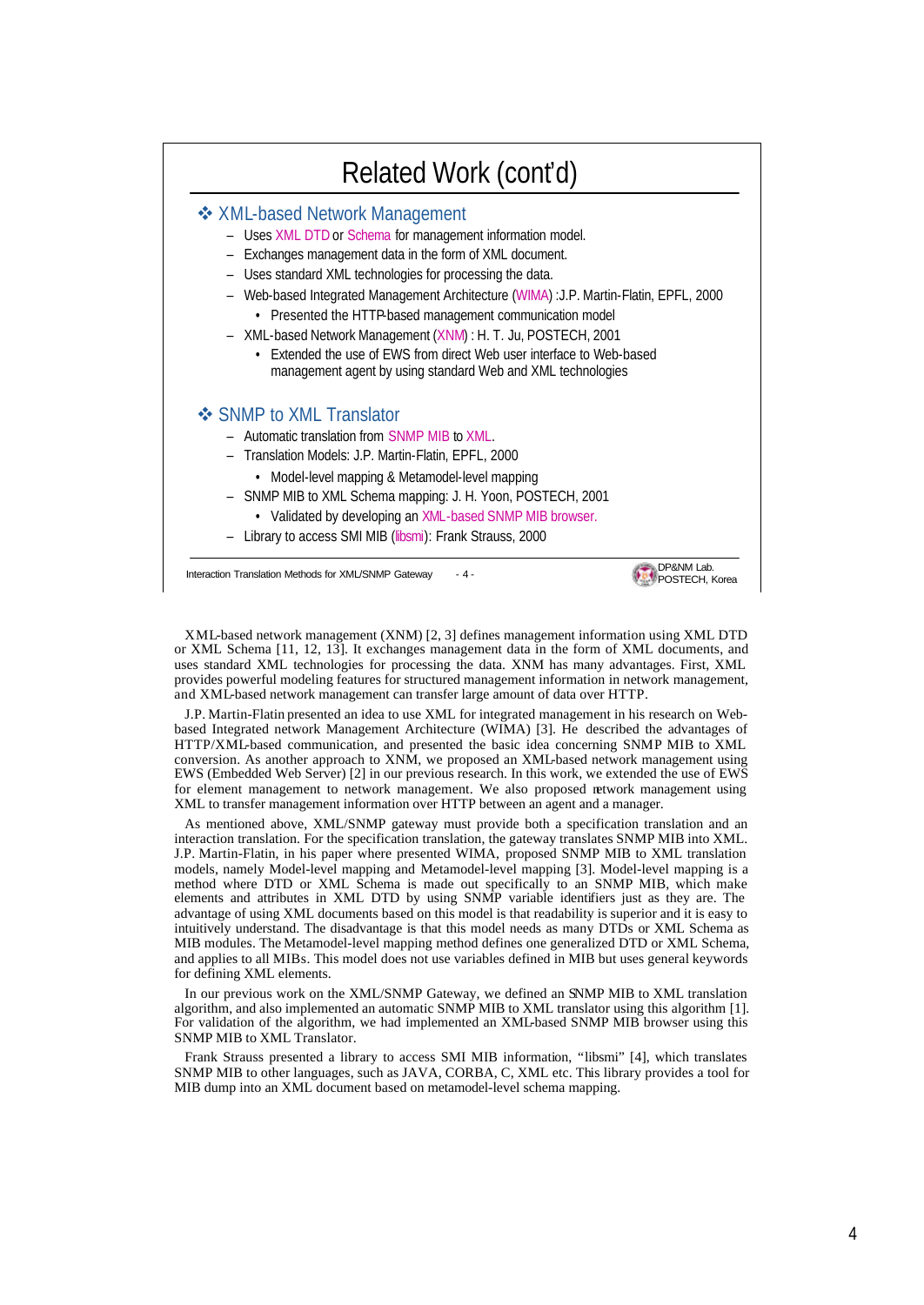

An XML/SNMP gateway provides a method to manage networks equipped with SNMP agents in an XML-based integrated management system [1]. The XML-based manager transfers XML messages using HTTP, and the SNMP agent passes SNMP messages using SNMP. The gateway converts and relays management data between the two management applications.

The XML/SNMP Gateway provides the SNMP MIB to XML Translator, which is called the specification translation [1]. The specification translator translates the SNMP MIB definition into an XML Schema definition without loss of management information. The translator generates an XML Schema file and an XML DOM tree structure. The XML Schema file is used for validation of each instance of the XML document, and DOM is used for generating and processing XML documents which contain management data. This specification translation algorithm is the basis of an interaction translation in our current work. For interaction translation from SNMP operations to XML operations, we propose interaction translation methods for the XML/SNMP gateway.

These translation methods will be described in the following pages.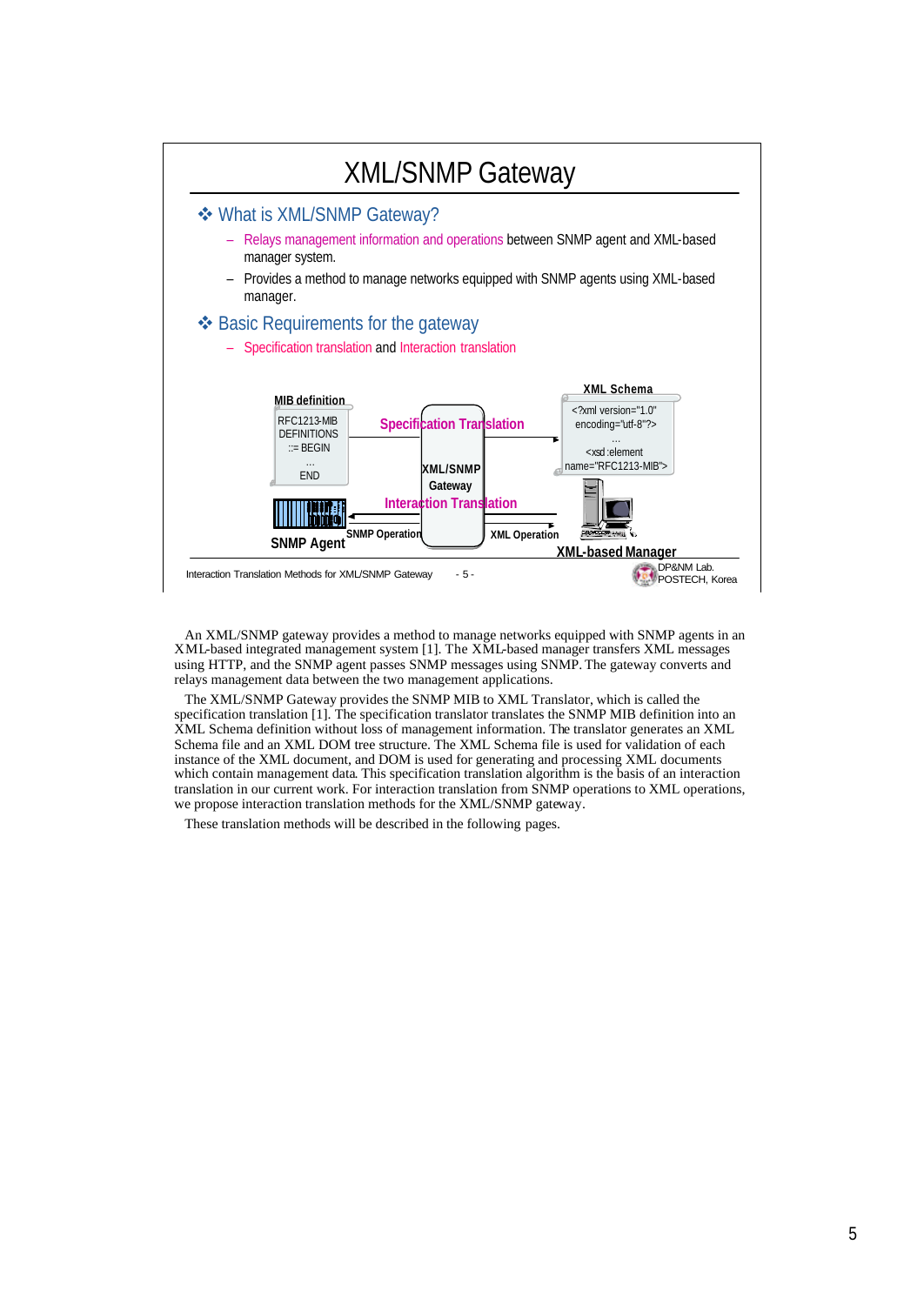

Our approach to interaction translation methods for the XML/SNMP Gateway distinguish the levels of the approach into three: a process level, a message level, and a protocol level. In the process level translation, we translate standard DOM interfaces to SNMP operations, which provides a method to directly access management information through the DOM interfaces for XML-based manager. In the message level translation, we extend URI with XPath and XQuery, which provide methods to define detailed request message for XML/HTTP communication, and thus better efficiency in the communication. Finally, we apply the SOAP protocol, which is accepted as a standard protocol for XML, and propose a method for the gateway to advertise the translation services to the manager using SOAP RPC.

The XML/SNMP Gateway transfers management information to the XML-based manager converting SNMP agent's MIB into an XML format. The gateway uses DOM as a structure for information translation and as an intermediate storage for management data. Using standard DOM interfaces, the gateway manipulates the DOM tree. The translator of the gateway converts each node of SNMP MIB into an element of the XML Schema, and the name of the MIB node into the name of the element. Interior clauses of the MIB node such as "access", "status", etc. are translated into the attributes of the XML element. The table in the bottom shows the conversion of document structure between SNMP SMI and XML Schema. Each MIB node in the DOM tree of the gateway can be accessed and manipulated using its corresponding DOM interface.

| <b>SNMP SMI</b>              | <b>XML Schema</b>                      | <b>DOM</b> Interface |
|------------------------------|----------------------------------------|----------------------|
| MIB Module                   | XML document                           | <b>Document</b>      |
| MIB Module name              | Root Element name                      | Element::tagName     |
| Leaf node (macro definition) | Element with (a) child text<br>node(s) | Element              |
| Node name                    | Element name                           | Element::tagName     |
| Clauses in node              | Attributes of an element               | Attr                 |
| Object Identifier (OID)      | Attribute of type "ID"                 | Attr                 |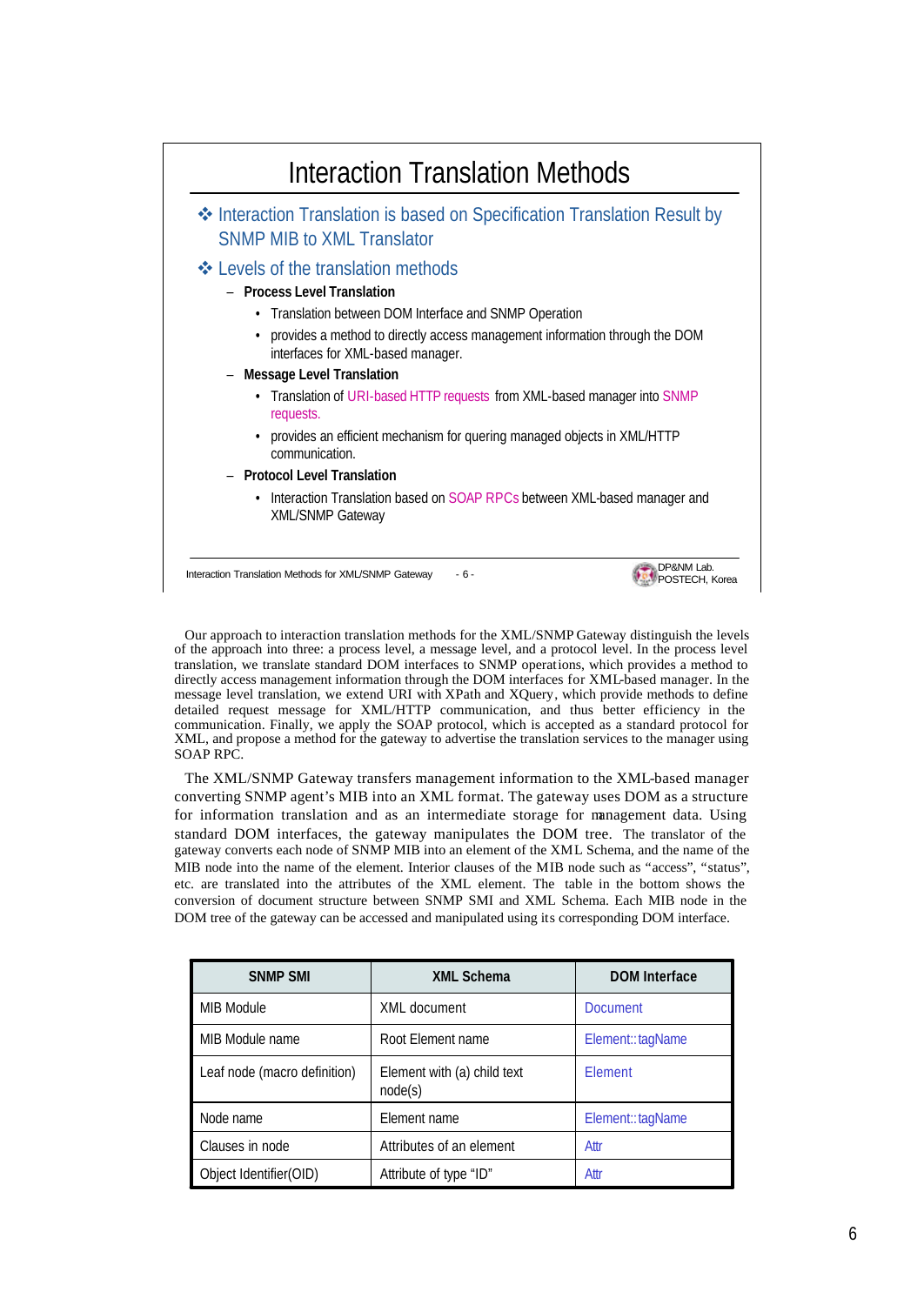

In our first approach to interaction translation of the gateway, we propose the process level translation, in which a DOM interface call from the XML-based manager is translated into an SNMP operation. This method is very useful in case of an internal gateway, which is integrated within the management system. The manager can directly access management data in the DOM using DOM API provided by the gateway. In such case, a key role of the gateway is to maintain DOM contents consistent with the SNMP agent's MIB.

As a result of a specification translation, a DOM tree in the gateway consists of elements mapped to nodes in a MIB. The value of a leaf node in the MIB is stored in the text node of an element in the DOM. The text node for the value of the leaf node is initialized with a null value. To provide an up-todate SNMP MIB value from an agent to the manager, it is desirable that the gateway updates the DOM tree whenever the MIB in the agent is modified. However, it is both inefficient and difficult to implement. In our approach, the gateway sends an SNMP request and updates a node value with returned data, only if the manager accesses the child text node of a leaf node: that is, the manager invokes Element::firstChild or Element::nextSibling. If the target node is non-leaf node, the interface simply returns null. In this way the gateway maintains efficiently the DOM tree consistent with the agent's MIB. In case of a columnar object, which has variable numbers of instances, an element for the columnar object in the DOM consists of a list of child text node as the same number of the instances. And these children are created and deleted dynamically as the instances of the columnar object are changed.

The figure in the slide illustrates how the manager retrieves a MIB value using DOM API involving an SNMP operation. A DOM interface call from the XML-based manager is translated into an SNMP GetRequest or SetRequest, and returns a node value from SNMP response to the manager after modifying the DOM content. The SNMP GetBulk operation, which includes multiple accesses to different nodes in the MIB tree, can be simply implemented by it eration of a DOM interface. For notification delivery, the Trap Receiver in the gateway receives a trap notification from the SNMP agent, and updates trap contents in the DOM. DOM Event interface invokes an appropriate event handler in order to notify modification of the trap content, and delivers it to the manager.

The DOM interfaces provide methods to access a node in the DOM tree by its attribute of type "ID" along with an element name, and it is easy to traverse the hierarchy without the "oid" operation using the interfaces. The DOM Traversal Interface provides different logical views using a filtering interface, and the DOM Range Interface provides methods to access and manipulate the document tree within a specified range [7]. This translation method can extend its functionality through these additional features of DOM interfaces and the XML/SNMP Gateway can easily integrate legacy SNMP agents into XML-based management through the translation between DOM interface-based requests to SNMP requests and vice versa.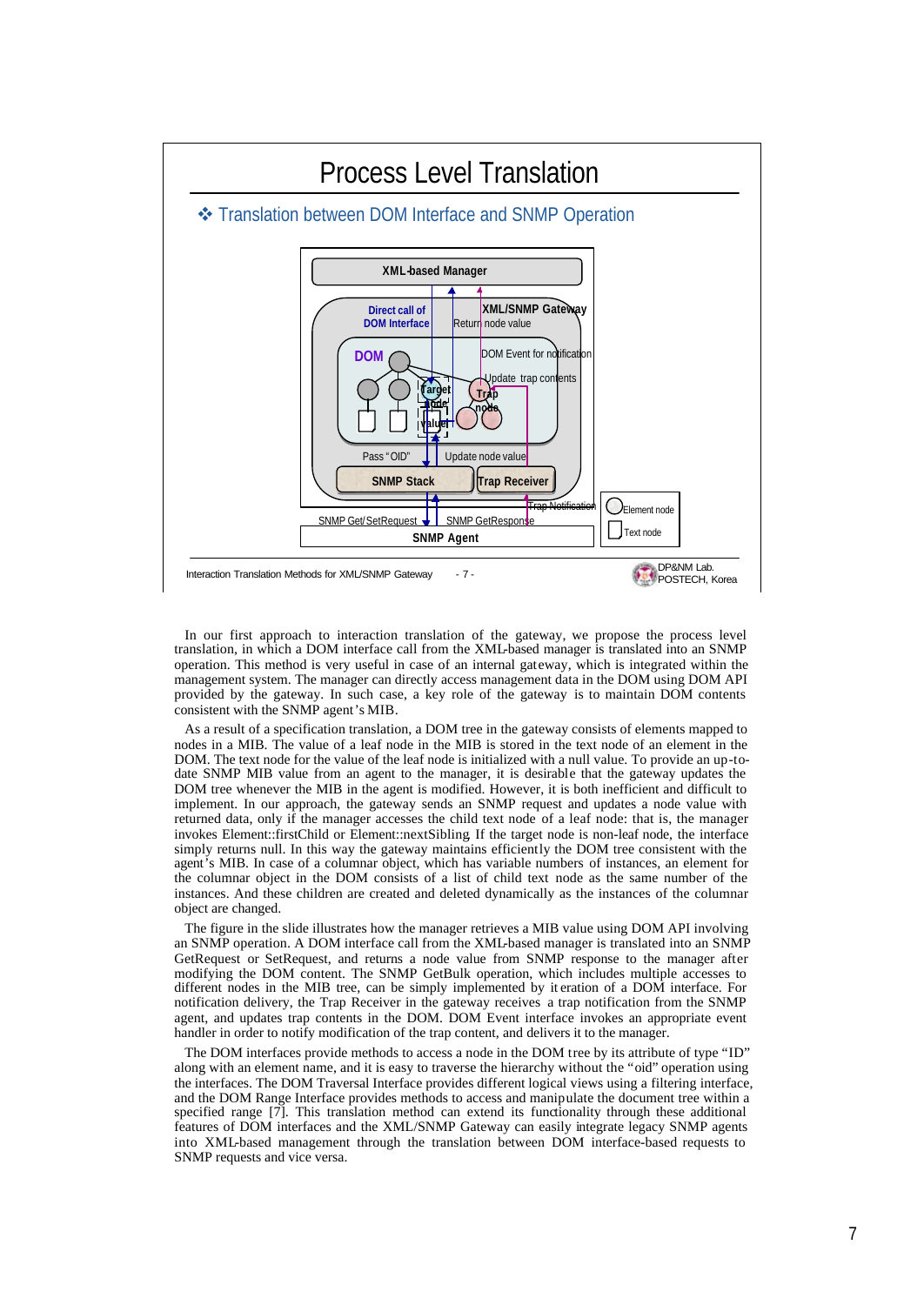

In the message level translation method, the XML/SNMP gateway translates URI-based HTTP requests from XML-based manager to SNMP requests. We extend URI [15] with XPath [8] and XQuery [9]. This method provides efficient ways to retrieve MIB objects in XML/HTTP communication, which is the most common for the exchange of XML documents.

When a manager requests management information, addressing managed objects is important in the message between the manager and the gateway. We applied the XPath language in an URI string to indicate a target object. The XPath is a standard for addressing parts of an XML document and provides a rich addressing mechanism for an efficient and effective query on management information.

Another powerful and structured facility is provided by Xquery, which is a query language that provides query expressions across various types of data sources, such as structured and semistructured documents, relational databases, and object repositories. XQuery uses XPath as a subset, and easily expresses a complicated query. For example, when a manager retrieves the total number of in/out octets of a network interface with type "Ethernet" in the interface table, the manager must send a number of requests to retrieve all instances of the objects in the table, and then calculate the total number of octets from the returned values. The example below simplifies the requests for this case and reduces the amount of data transferred between a manager and a gateway using XQuery.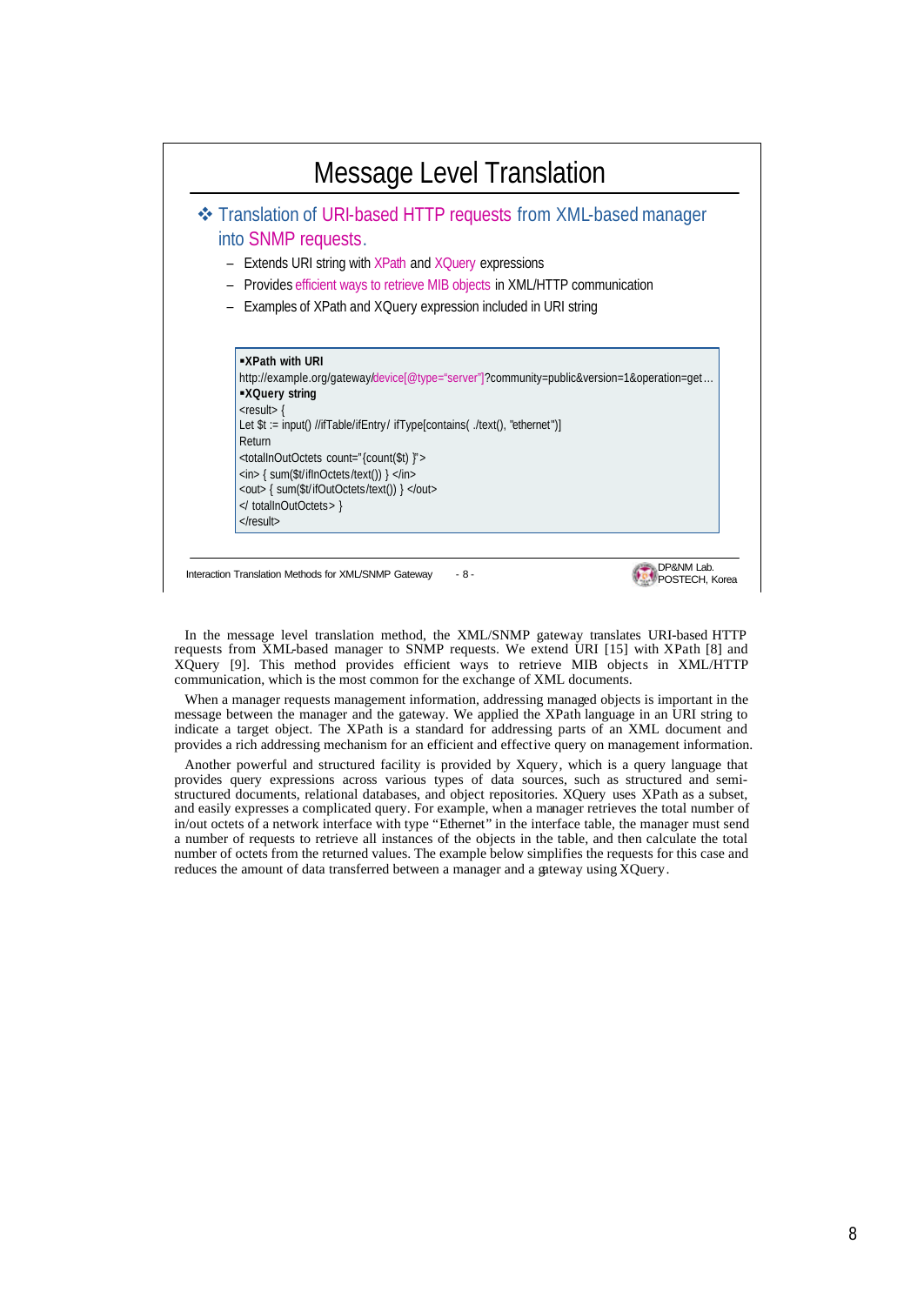

The figure in the slide illustrates the translation of HTTP requests into SNMP requests on the basis of XPath included the URI string. A CGI-like interface called "Request handler" in the gateway receives and parses XPath expression as input with several arguments in the URI, and delivers the request to the gateway application. XPath Handler in the gateway application analyzes the XPath expression, and returns a list of target nodes. The DOM interface call on the target nodes is translated into SNMP request in the same way as in the previous translation method. For notification delivery, HTTP Client of the gateway sends an asynchronous event message from the DOM Event interface to the manager.

XQuery also provides such features as filtering a document to produce a table of contents, joins across multiple data sources, grouping and aggregates the contents, and queries based on sequential relationships in documents. The XML-based manager can reduce the number of requests and data transfer for further processing in the manager such as complicated statistical analysis. Thus, it can improve management efficiency by adopting XPath and XQuery in a message format.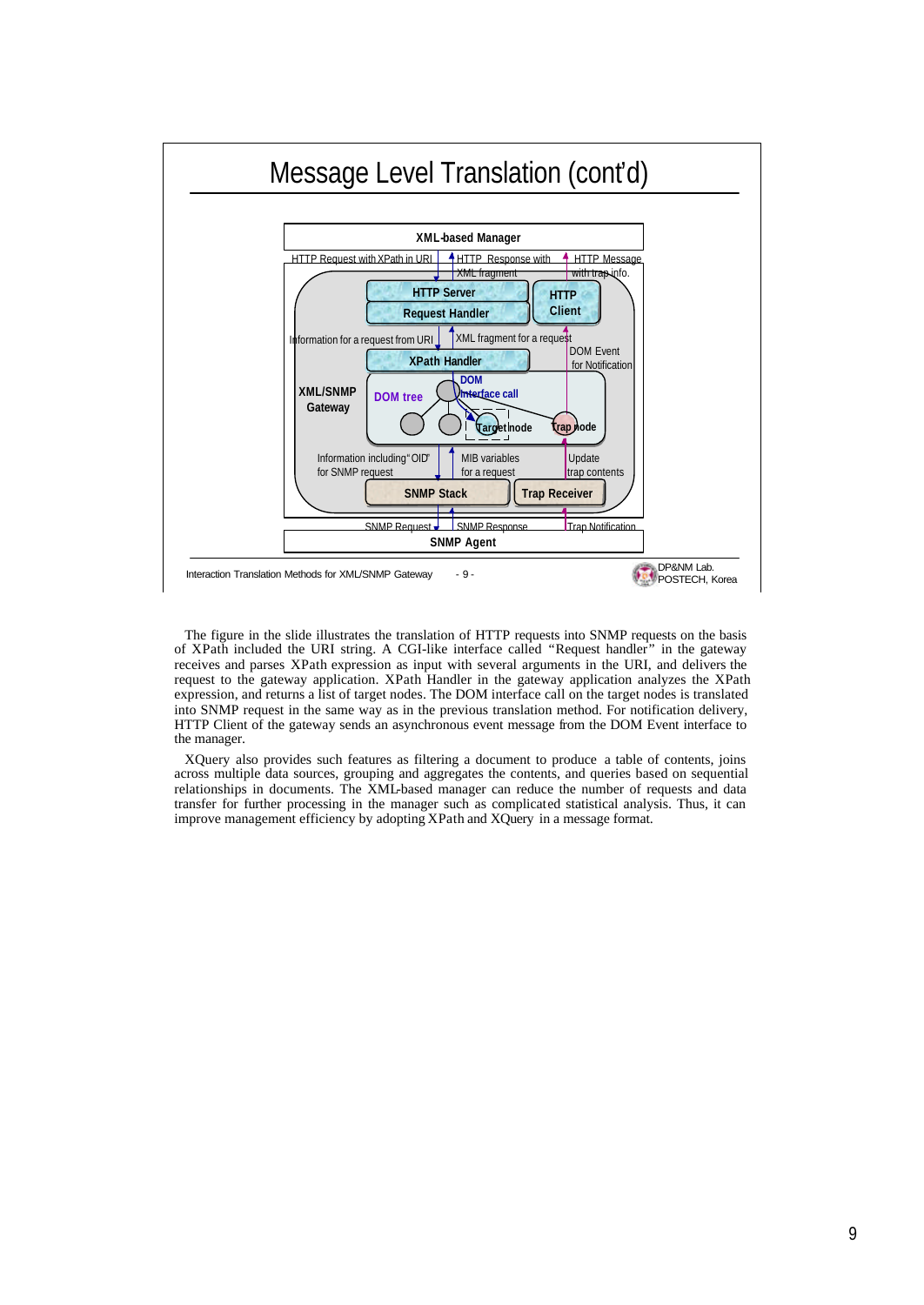

SOAP [16] is a protocol for exchanging XML-based messages over HTTP or SMTP. At the basic functionality level, SOAP can be used as a simple messaging protocol, and also can be extended to an RPC protocol [23]. In this section, we propose a SOAP-based communication method between XMLbased manager and XML/SNMP Gateway.

XML-based manager exchanges an XML encoded message with communication peers, such as an XML-based agent and an XML/SNMP gateway, which means that a request message from the manager and a response message from the gateway are all formatted as an XML document. SOAP defines a standard method to transfer XML-encoded messages over HTTP. In this slide, we describe the message format for the SOAP-based RPC [19] between the manager and the gateway.

Basically, we define three types of XML elements for the SOAP RPC messages between an XMLbased manager and an XML/SNMP Gateway. These elements are both named and typed identically to the name of methods advertised by the gateway, and have sub-elements corresponding to the parameters of the methods. "getRequest" or "setRequest" has a "version" element indicating the version of SNMP, "community" to be used for identification, and either an "oid" element for object identification or a "path" element for addressing one or more object nodes in the DOM tree using the XPath expression. The manager can access one or more nodes by specifying the "path" element as well as an "oid". A "query" element is defined to contain XQuery expression for a complicated query. The "setRequest" element uses the "values" element to set a value of a node to be modified. The "getResponse" element is also defined as a response message for "getRequest" and "setRequest". "getResponse" has the "result" element as the only sub-element. The "result" element is already defined in the SOAP specification version 1.2 [19]. The manager finds a method to invoke and to pass appropriate parameters to the method using XML Schema including definitions of these elements.

As mentioned above, we defined two elements, "getRequest" and "setRequest" for the request from the manager. The SNMP getBulk operation or other complicated types of request can be defined using "getRequest" with XPath or XQuery. We defined a method equivalent to SNMP getBulk, using "getRequest" with XPath or XQuery , and introduced a new element called "getBulkRequest".

As described in previous slide, XPath and XQuery provide an efficient way of indicating managed objects to be retrieved. XPath and Xquery can also be applied in the SOAP request message as a parameter of methods.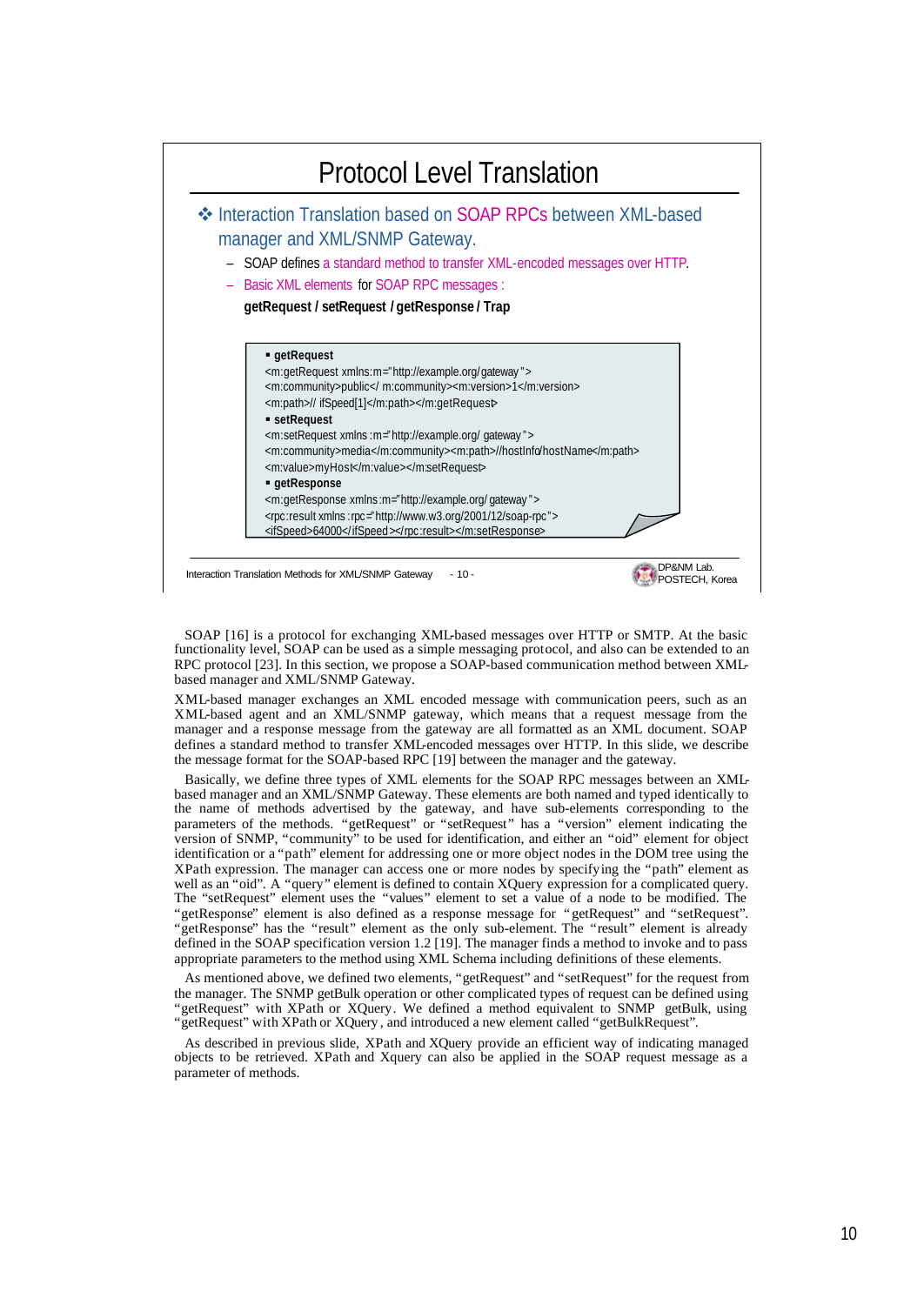

One of the design goals of SOAP is to encapsulate and exchange RPC calls using an extensibility of XML. In this slide, we describe SOAP based communication over HTTP between XML-based manager and XML/SNMP gateway using the SOAP messages defined in the previous page.

The figure in the slide illustrates a SOAP-enabled architecture of XML-based manager and the gateway, and the sequence of the SOAP message exchange. In this architecture, a SOAP client generates XML-encoded SOAP messages, conversely, a SOAP server in the gateway parses the message and invokes an appropriate procedure in the gateway application. The SOAP client takes in RPC information from the manager application and generates a SOAP message. The SOAP message is passed to the HTTP Client, which then sends the HTTP POST request to the HTTP Server in the gateway. The HTTP Client must specify a value of "SOAPAction" field in the HTTP Request header in order to route the HTTP request to the Web server identified in the field. The HTTP Server in the gateway converts the text POST to the HTTP message and sends the HTTP message to the SOAP server. Then the SOAP server parses the HTTP message into a properly formatted RPC call and invokes the appropriate object served by the gateway application. The SOAP server receives the results of the method call and generates a well-formed SOAP response message. The response message backtracks to the SOAP Client in the manager. Finally, the manager application receives the results of the method call.

It is very common to exchange XML-encoded data over HTTP. The SOAP provides a better solution than a proprietary XML/HTTP method because SOAP is an open standard with a growing body of developers and vendors supporting it. The SOAP defines a standard vocabulary and a structure for messages between communication peers, which eliminates an overhead of parsing and processing messages by a proprietary method in each gateway. The XML Schema provides self-documenting features of defining data and interface type like IDL in CORBA and DCOM, and which gives the basis of an RPC mechanism. One disadvantage of the SOAP is the overhead in converting the native format of application data into an XML-based SOAP message [22]. However, this overhead is eliminated in this approach, because the XML/SNMP Gateway already deals with XML documents serialized from DOM tree as a communication message. As more vendors offer SOAP products and services, the advantages of using SOAP will increase.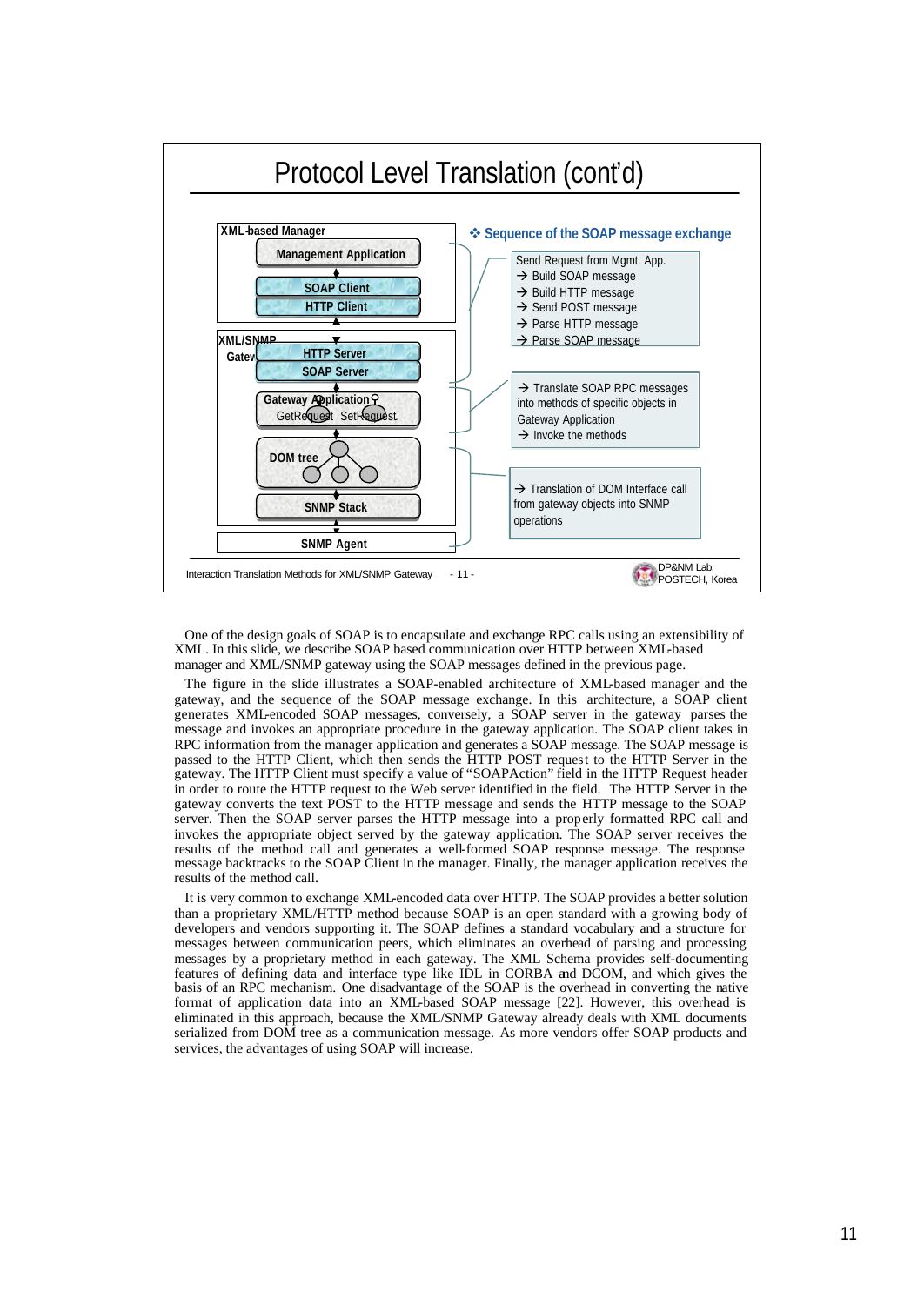# Analysis of the Proposed Methods

- Process level translation is the basis for the other translation methods
- Message level translation can be easily adopted into XML/HTTP
- Protocol level translation includes the features of other translation methods

| <b>Translation</b><br><b>Methods</b>           | Advantages                                                                                                                                                        | <b>Disadvantages</b>                                                                                   |
|------------------------------------------------|-------------------------------------------------------------------------------------------------------------------------------------------------------------------|--------------------------------------------------------------------------------------------------------|
| <b>Process</b><br>I evel<br><b>Translation</b> | - No need for request handler between GW and manager.<br>- Can be applied to both internal GW and external GW.<br>- Uses DOM as intermediate storage for manager. | - Impose a burden on manager of<br>invoking a series of interfaces for<br>request processing.          |
| Message<br>I evel<br><b>Translation</b>        | - Simple to implement SOAP over HTTP.<br>- Simple message format.<br>- Provides an efficient mechanism for querying managed<br>objects.                           | - No standard in the use of URI<br>string as a request specifier.<br>- Need of XPath or XQuery parser. |
| Protocol<br>I evel<br><b>Translation</b>       | - Inherits advantages in message level translation.<br>- provides a standard method to implement an RPC                                                           | - Overhead of packaging SOAP<br>messages.                                                              |

DP&NM Lab.<br>DPSTECH, Korea

Interaction Translation Methods for XML/SNMP Gateway - 12 -

In our first approach to interaction translation in XML/SNMP Gateway, we focused on the DOM in the gateway. The gateway uses the DOM structure and its interfaces to translate management information between XML and SNMP. We analyzed the functions and meanings of the DOM interfaces on management information, and translated the interfaces into appropriate SNMP operations. This translation provides a method to directly access management information through the DOM interfaces for XML-based manager. This method is targeted especially for an internal gateway [21], which is integrated within the manager system. In an internal gateway, the manager's request using the DOM interface is directly translated into an SNMP operation without any request parser application. Instead, the manager is responsible for using DOM interfaces, and thus must understand entire functions of interfaces. This method imposes a burden on the manager of invoking a series of methods in appropriate order. This method is also applicable to an external gateway. In such a case, however, the request parser or handler is needed between the manager and the gateway because the manager cannot directly use the DOM interface in the gateway. The request handler parses a request from the manager, and translates it to the DOM interface.

In the second approach, we proposed an efficient method to indicate target nodes using a query language for XML namely XPath and XQuery. This method gives an advantage of efficient and effective communication between a manager and a gateway by reducing the amount of request messages, resulting in lower data transfer. This approach also an be easily implemented in XML/HTTP with little effort, extending URI with a query expression. To support XPath and XQuery, both the manager and the gateway must include XPath and XQuery enabled module, and which is already supported by commonly used XML parsers [14].

Finally, we proposed SOAP-based communication as a translation method through RPC calls. A structure defined in a SOAP message is translated into a specific method served by gateway application. This method takes in the advantages of the second approach because SOAP is based on HTTP, and also SOAP messages can contain XPath and XQuery expressions in its body. The SOAP provides a better solution than any proprietary XML/HTTP method because SOAP is an open standard and SOAP messages are easily created. SOAP is an emerging XML standard protocol for invoking methods, objects, components, and services on remote servers. The SOAP specification provides a standardized XML vocabulary for representing input parameters, return values, and errors. Using SOAP, the gateway can receive requests from and send responses to XML-based manager in a standardized way, and which eliminates an overhead of parsing and processing messages by a proprietary method on XML/HTTP. The manager also has an advantage that it can access remote gateway codes without knowing how to package up XML message and make an HTTP request. Finally, the gateway can communicate with any type of managers, who can understand the interface definition in the XML Schema, and can generate a SOAP RPC message from the definition.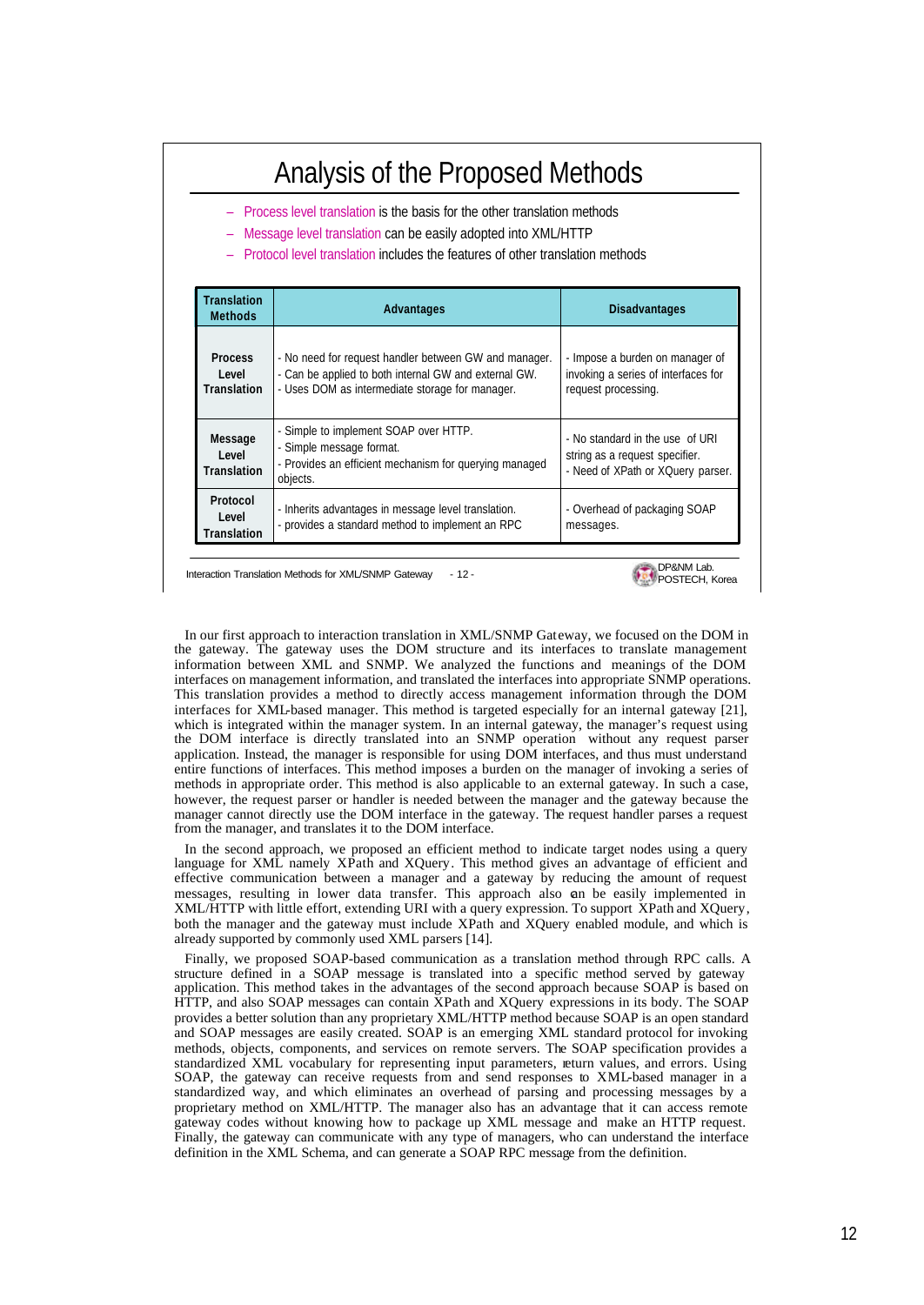## Summary & Future Work

### v Proposed Three Interaction Translation Methods for Integrated Management using the XML/SNMP gateway

- Translation in DOM process level provides the manager direct access to the DOM in the gateway using DOM interfaces.
- Translation of HTTP Messages provides efficiency improvement in XML/HTTP communication using URI with XPath and XQuery.
- SOAP-based translation provides a flexible and standardized method for interaction between the manager and the gateway.

#### $\div$  **Future Work**

- Now in the process of implementing the XML/SNMP Gateway using the proposed interaction translation methods
- Integrating it into an XML-based manager for global element management system.
- Performance evaluation of the gateway.
- Efficiency improvement of the translation mechanism.
- Considerations on the scalability of the gateway.

Interaction Translation Methods for XML/SNMP Gateway - 13 -



In this paper, we have proposed several interaction translation methods for the XML/SNMP Gateway, which resides between an XML-based manager and managed devices with SNMP agents. The gateway uses a DOM tree to process a request from the manager, and to transfer management data corresponding to the MIB variable in an SNMP agent. First, we proposed a translation method in the process level, which provides the manager direct access to the DOM in the gateway using DOM interfaces in order to exchange management information with the SNMP agent. In the translation of HTTP messages, we extended a URI string, which contains information on a request with XPath and XQuery. XPath and XQuery can be easily applied to URIs to provide a location path of target objects and a query language in the request message. This method provides efficiency improvement in XML/HTTP communication, which is the most common in the exchange of XML documents.

We also proposed a SOAP-based communication between XML-based manager and XML/SNMP Gateway as a translation method in protocol level. Using SOAP, the gateway provides a flexible and standardized method for interaction with XML-based manager in a distributed environment. The gateway can communicate with any type of XML-managers, who can understand the interface definition in the XML Schema, and can generate a SOAP message from the definition.

We are now in the process of implementing the XML/Gateway and plan to use it for developing an XML-based manager for global element management system. A possible future work currently being considered involve improving the efficiency, performance, and scalability of the gateway.